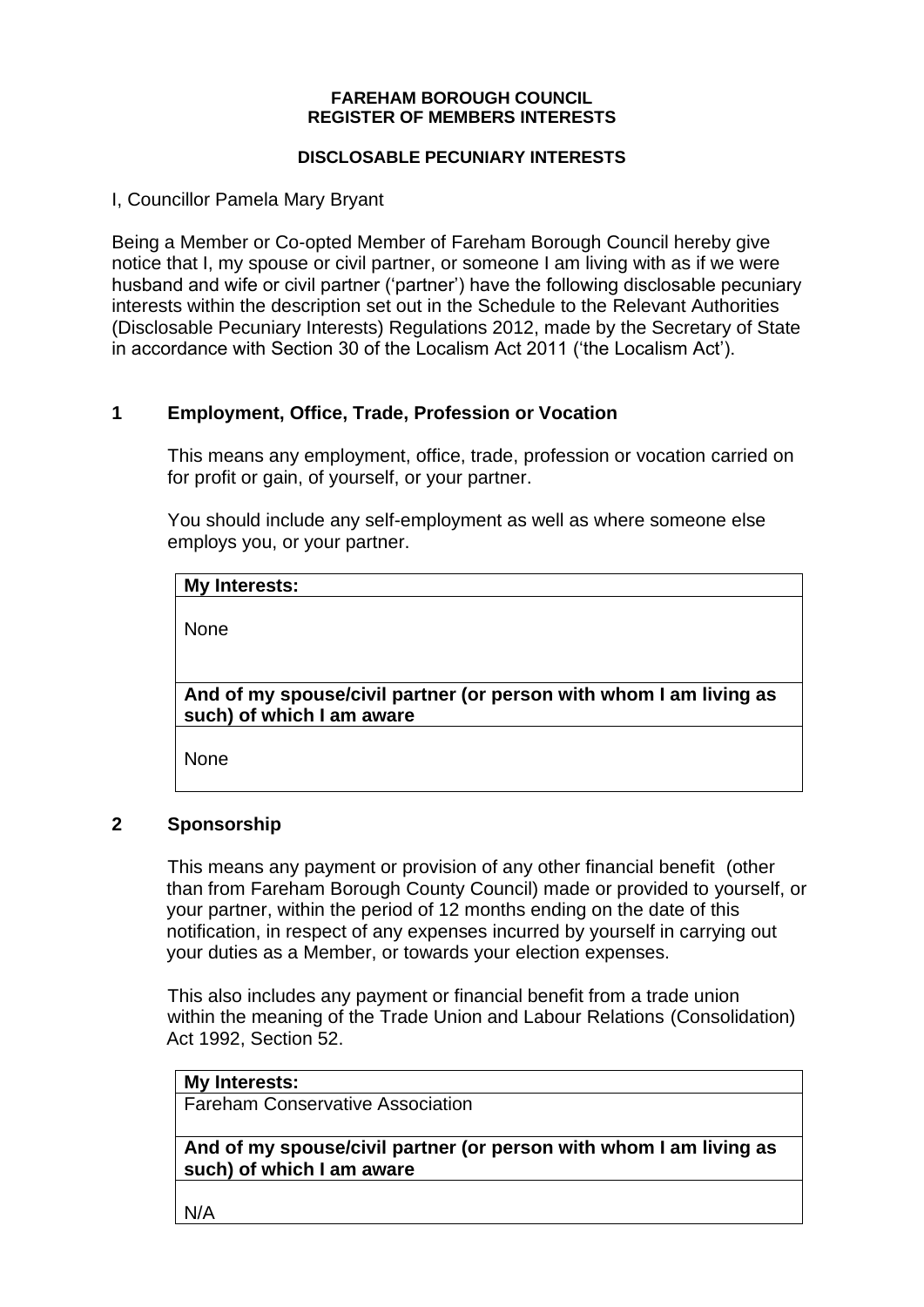# **3 Contracts**

This means any contract made between yourself, or your partner, (or a body in which you, or your partner, have a beneficial interest), and Fareham Borough Council -

- **(a)** under which goods or services are to be provided or works are to be executed; AND
- **(b)** which has not been fully discharged;

### **My interests:**

Fareham Conservative Association

**And of my spouse/civil partner (or person with whom I am living as such) of which I am aware**

N/A

### **4 Land**

This means any beneficial interest in land within the area of Fareham Borough Council of yourself, or your partner.

This includes land which you, or your partner, own, lease, have the benefit of an option over, or have other rights in or over such as an easement or other burden or interest which carries the right to occupy land or receive income, or upon which you have a mortgage.

|  | My interests: |
|--|---------------|
|--|---------------|

This Member has an interest which is withheld under Section 32(2) of the Localism Act 2011

**And of my spouse/civil partner (or person with whom I am living as such) of which I am aware**

N/A

## **5 Licences**

This means any licence (alone or jointly with others) to occupy land in the administrative area of Fareham Borough Council held by yourself, or your partner, for a month or longer.

| My interests:                                                                                   |  |
|-------------------------------------------------------------------------------------------------|--|
| <b>NONE</b>                                                                                     |  |
| And of my spouse/civil partner (or person with whom I am living as<br>such) of which I am aware |  |
| N/A                                                                                             |  |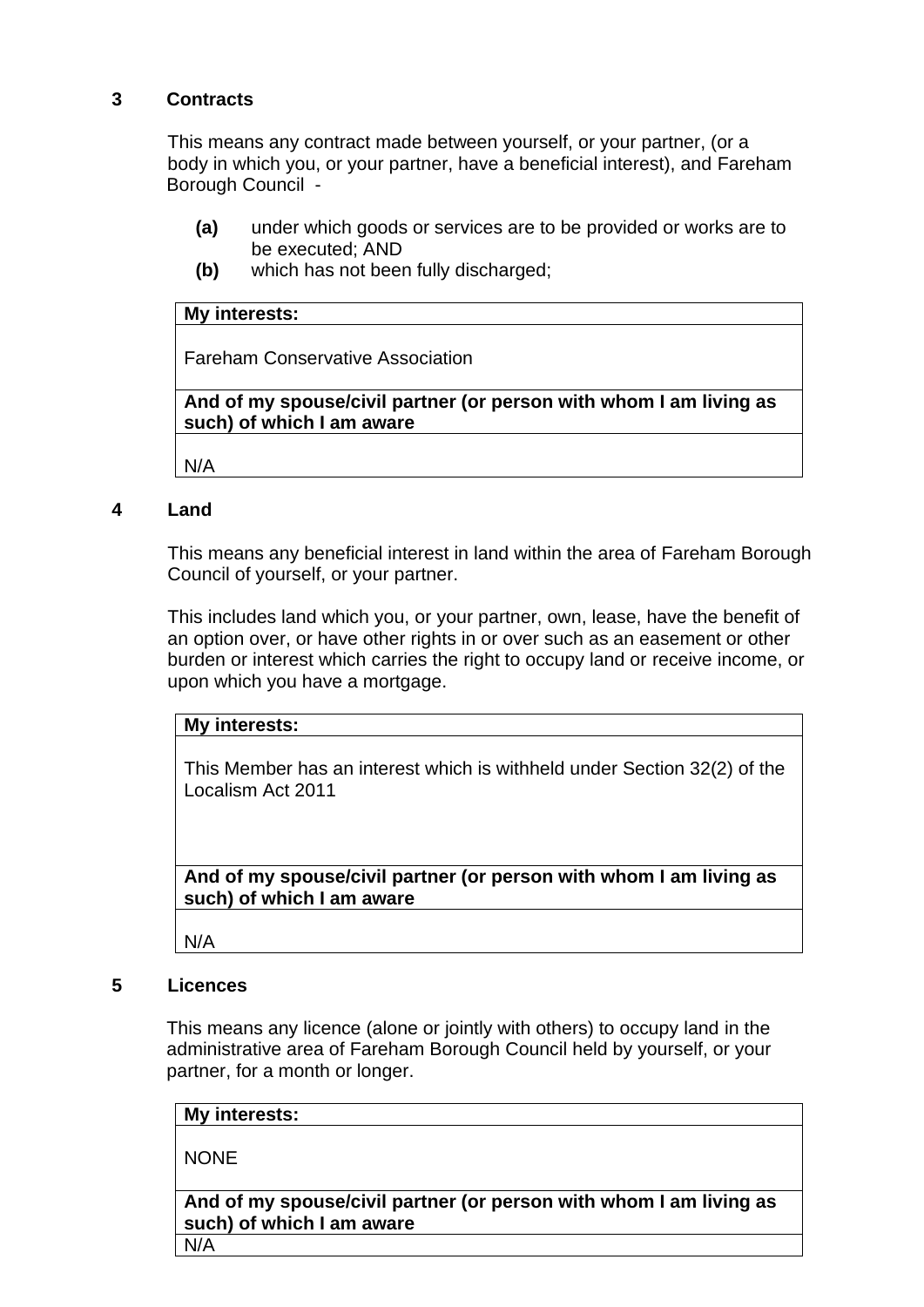# **6 Corporate Tenancies**

This means any tenancy where (to your knowledge) –

- **(a)** the landlord is Fareham Borough Council; AND
- **(b)** the tenant is a body in which you, or your partner, have a beneficial interest;

#### **My interests:**

NONE

**And of my spouse/civil partner (or person with whom I am living as such) of which I am aware**

N/A

## **7 Securities**

This means any beneficial interest in securities of a body where –

- (a) that body (to your knowledge) has a place of business or land in the administrative area of Fareham Borough Council; AND
- (b) either
	- (i) the total nominal value of the securities exceeds £25,000 or one hundredth of the total issued shared capital of that body; OR
	- (ii) if the share capital of that body is more than one class, the total nominal value of the shares of any one class in which you, or your partner, have a beneficial interest exceeds one hundredth of the total issued share capital of that class.

Securities means shares, debentures, debenture stock, loan stock, bonds, units of a collective investment scheme within the meaning of the Financial Services and Markets Act 2000, Section 8, and other securities of any description, other than money deposited with a building society.

| My interests:                                                                                   |
|-------------------------------------------------------------------------------------------------|
| <b>NONE</b>                                                                                     |
| And of my spouse/civil partner (or person with whom I am living as<br>such) of which I am aware |
| N/A                                                                                             |

**N.B. A body in which you, your spouse/civil partner (or person with whom you are living as such) have a beneficial interest means a firm in which you, your spouse/civil partner (or person with whom you are living as such) is a partner, or a body corporate of which you, your spouse/civil partner (or person with**  whom you are living as such) is a director, or in the securities of which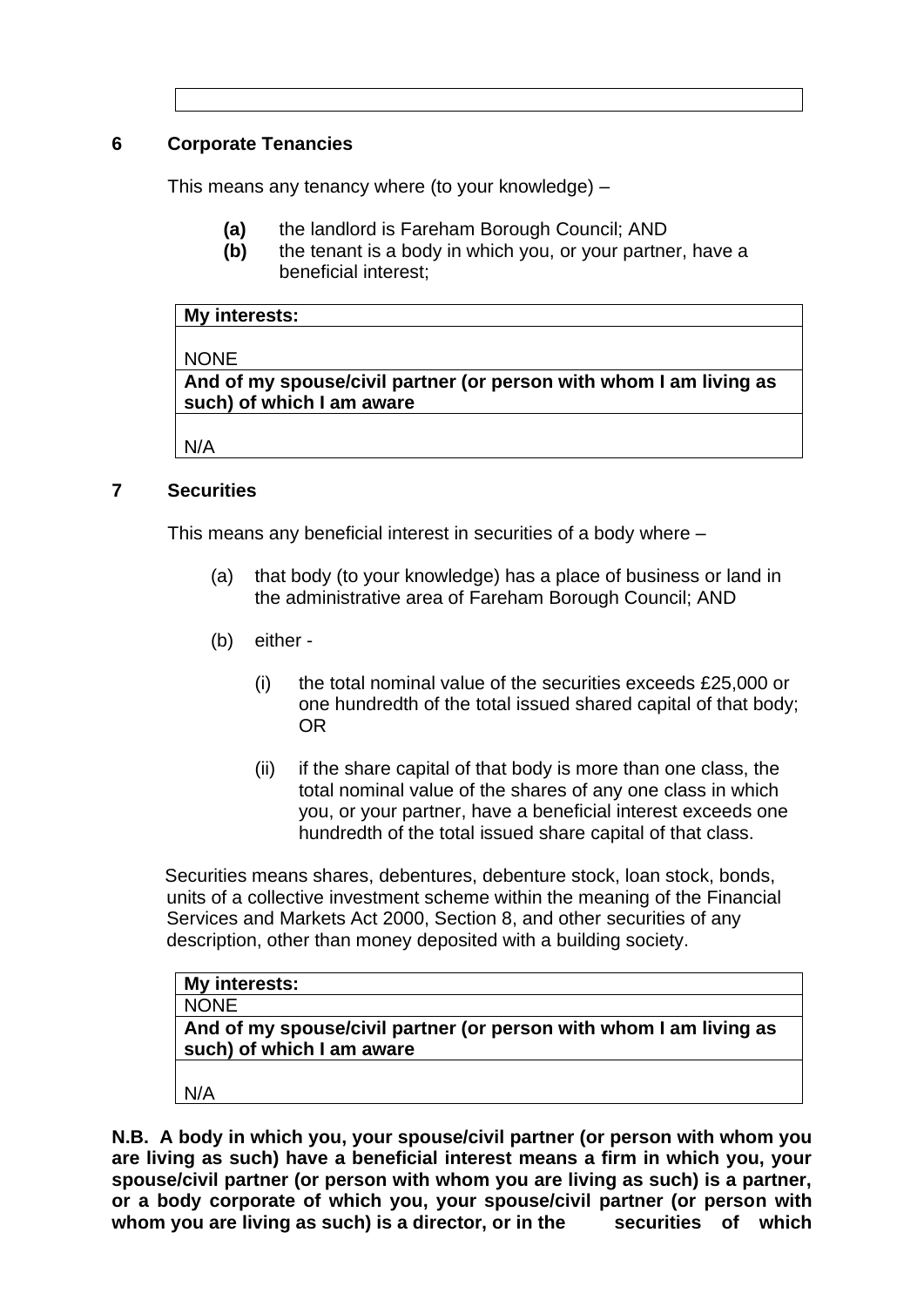**you, your spouse/civil partner (or person with whom you are living as such) has a beneficial interest.**